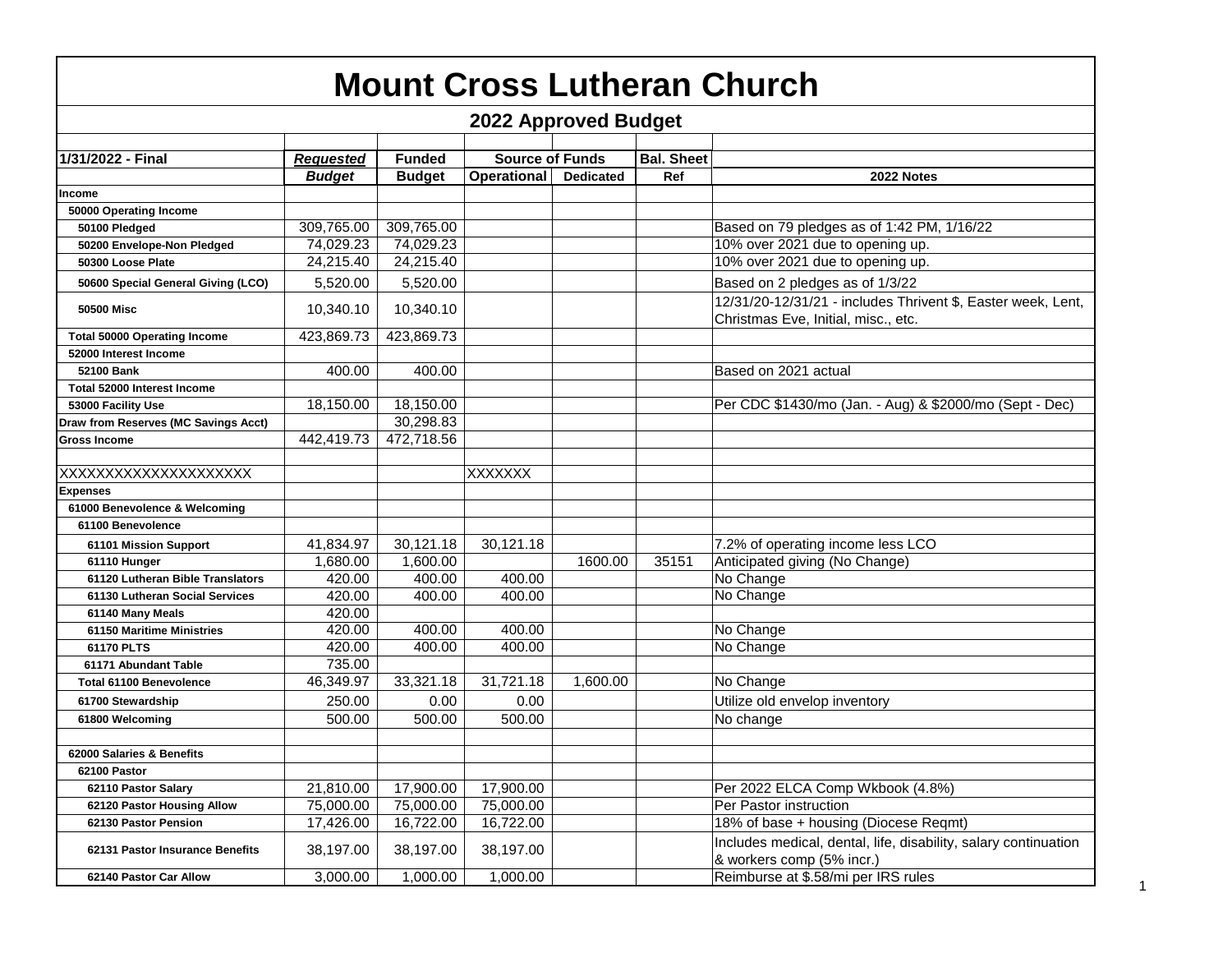| 1/31/2022 - Final                                        | <b>Requested</b> | <b>Funded</b> | <b>Source of Funds</b> |                  | <b>Bal. Sheet</b> |                                                            |
|----------------------------------------------------------|------------------|---------------|------------------------|------------------|-------------------|------------------------------------------------------------|
|                                                          | <b>Budget</b>    | <b>Budget</b> | <b>Operational</b>     | <b>Dedicated</b> | Ref               | 2022 Notes                                                 |
| 62150 Pastor Cont. Ed.                                   | 1,000.00         | 1,000.00      | 1,000.00               |                  |                   | Reimburse actual expense, 3 yr accrual                     |
| 62151 Phone                                              | 600.00           | 600.00        | 600.00                 |                  |                   | Reimburse actual expense (Max)                             |
| 62161 Pastor Sabbat Fd (Accrual)                         | 1,200.00         | 1,200.00      | 1,200.00               |                  | 35201             | 5 yr accrual for 3 month Subbatical Pastor                 |
| Total 62100 Pastor                                       | 158,233.00       | 151,619.00    | 151,619.00             |                  |                   |                                                            |
| 62300 Music/Support Salaries                             |                  |               |                        |                  |                   |                                                            |
|                                                          |                  |               |                        |                  |                   |                                                            |
| 62340 Organist                                           | 15,600.00        | 15,600.00     | 15,600.00              |                  |                   | \$100/hr, incl. Sanctuary Choir, Sunday & special services |
| 62390 Guest & Sub. Musicians                             | 6,600.00         | 1,000.00      | 1,000.00               |                  |                   | Use choir, praise band, etc. volunteers                    |
| 62391 Music Director                                     | 28,080.00        | 24,336.00     | 24,336.00              |                  |                   | Combines Bell, Choir & PB Dirs.(\$36/hr, 13hr/wk)          |
| <b>Total 62300 Music/Support Salaries</b>                | 50,280.00        | 40,936.00     | 40,936.00              |                  |                   |                                                            |
| 62400 Office Staff                                       |                  |               |                        |                  |                   |                                                            |
| 62410 Secretary                                          | 26,000.00        | 30,888.00     | 30,888.00              |                  |                   | 33 hr/wk (incl. both on and off-site) - No Change          |
| Secretary (Off Site)                                     | 7,904.00         |               |                        |                  |                   |                                                            |
| <b>Volunteer Coordinator</b>                             | 1,800.00         | 1,800.00      |                        | 1,800.00         | 35203             | \$1800 available                                           |
| <b>Office Staff Total</b>                                | 35,704.00        | 32,688.00     | 30,888.00              | 1,800.00         |                   |                                                            |
| 62500 Dir. Of Children, Youth & Family Ministries (CYFM) |                  |               |                        |                  |                   |                                                            |
| 62510 CYFM Salary                                        | 58,240.00        | 58,240.00     | 58,240.00              |                  |                   | Per CA 2022 Labor Law                                      |
| <b>CYFM Insurance Allowance</b>                          | 2,400.00         |               |                        |                  |                   |                                                            |
| 62550 Continuing Ed                                      | 500.00           | 500.00        | 500.00                 |                  |                   | Max reimbursed expense - Learning Request                  |
| 62561 CYFM Auto Allowance                                | 1,500.00         | 500.00        | 500.00                 |                  |                   | Max reimbursed at \$.58 IRS rate                           |
| 62562 CYFM Phone Allowance                               | 600.00           | 600.00        | 600.00                 |                  |                   |                                                            |
| Total 62500 CYFM                                         | 63,240.00        | 59,840.00     | 59,840.00              |                  |                   |                                                            |
| 62600 Deacon                                             |                  |               |                        |                  |                   |                                                            |
| 62601 Deacon Stipend                                     | 5,000.00         | 5,000.00      | 3,542.00               | 1,458.00         | 35205             |                                                            |
| 62602 Deacon Car Allowance                               | 1,200.00         | 500.00        | 500.00                 |                  |                   | Reimburse at \$.58/mi per IRS rules                        |
| 62603 Deacon Cont. Ed Allowance                          | 1,200.00         | 600.00        | 600.00                 |                  |                   | Reimburse actual expense, 3 yr accrual                     |
| <b>Deacon Phone Allowance</b>                            | 600.00           |               |                        |                  |                   |                                                            |
| Total 62600 Deacon                                       | 8,000.00         | 6,100.00      | 4,642.00               | 1,458.00         |                   |                                                            |
| 62625 CYFM Assistant                                     | 8,060.00         | 7,800.00      | 7,800.00               |                  |                   | 10 hr/wk @\$15/hr                                          |
| 62630 Nursery Care                                       | 2,500.00         | 1,092.00      | 1,092.00               |                  |                   |                                                            |
|                                                          |                  |               |                        |                  |                   |                                                            |
| 62700 Honoraria for Sub. Preacher                        | 1,600.00         | 1,000.00      | 1,000.00               |                  |                   | Utilize Deacon as much as possible                         |
| 62891 Sound Room Tech                                    | 2,262.00         | 2,262.00      | 2,262.00               |                  |                   | 3.2 hr/wk @ \$14/hr (Min. wage)                            |
| 62890 Payroll Taxes                                      | 12,580.12        | 11,323.38     | 11,323.38              |                  |                   | 7.65% of non-pastor wages                                  |
| <b>Total Other Payroll</b>                               | 27,002.12        | 23,477.38     | 23,477.38              |                  |                   |                                                            |
| Total 62000 Salaries & Benefits                          | 342,459.12       | 314,660.38    | 311,402.38             | 3,258.00         |                   |                                                            |
| 63000 Operational Expenses                               |                  |               |                        |                  |                   |                                                            |
| 63100 Fees & Interest                                    |                  |               |                        |                  |                   |                                                            |
| 63110 Mortgage Interest                                  | 7,600.00         | 7,874.00      | 7,874.00               |                  |                   | Based on 12/21/20 mort. bal of \$242,268 at 3.25% int.     |
| 63111 Mortgage Principal                                 | 17,028.00        | 17,028.00     | 0.00                   | 17,028.00        | 39500             | Pay principal out of reserves                              |
| 63120 Bank Charges                                       | 50.00            | 50.00         | 50.00                  |                  |                   |                                                            |
| 63140 Merchant Fees                                      | 2,400.00         | 2,400.00      | 2,400.00               |                  |                   | Vanco 2021 history                                         |
| Total 63100 Fees & Interest                              | 27,078.00        | 27,352.00     | 10,324.00              |                  |                   |                                                            |
| 63200 Utilities                                          |                  |               |                        |                  |                   |                                                            |
| 63210 Electric                                           | 5,000.00         | 5,000.00      | 5,000.00               |                  |                   |                                                            |
| 63220 Gas                                                | 1,200.00         | 1,200.00      | 1,200.00               |                  |                   |                                                            |
| 63230 Telephone                                          | 5,000.00         | 5,000.00      | 5,000.00               |                  |                   |                                                            |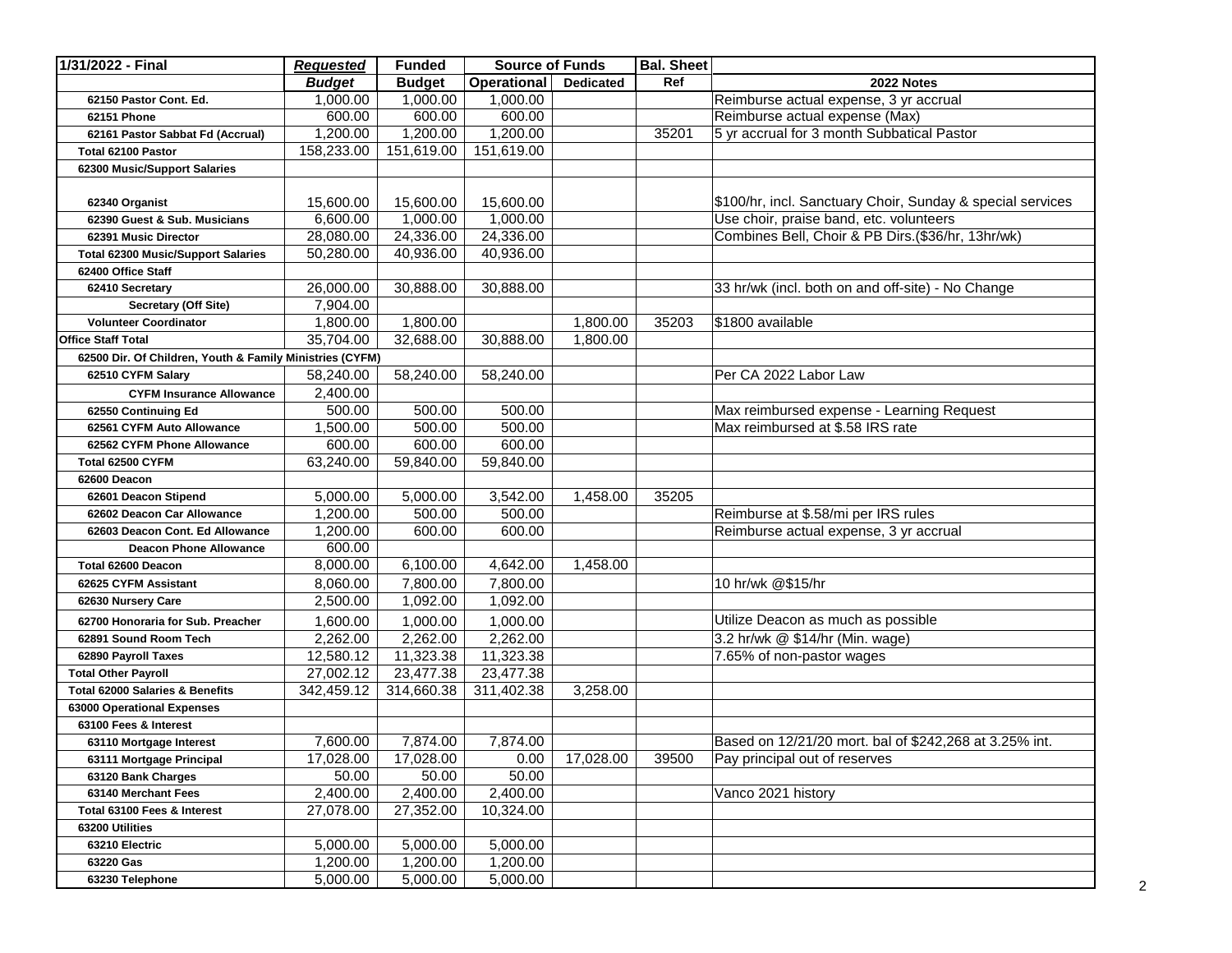| 1/31/2022 - Final                   | <b>Requested</b> | <b>Funded</b> | <b>Source of Funds</b> |                  | <b>Bal. Sheet</b> |                                                                                                                                                                            |
|-------------------------------------|------------------|---------------|------------------------|------------------|-------------------|----------------------------------------------------------------------------------------------------------------------------------------------------------------------------|
|                                     | <b>Budget</b>    | <b>Budget</b> | <b>Operational</b>     | <b>Dedicated</b> | Ref               | 2022 Notes                                                                                                                                                                 |
| 63250 Water & Sewer                 | 3,500.00         | 3,500.00      | 3,500.00               |                  |                   |                                                                                                                                                                            |
| 63260 Trash                         | 3,500.00         | 3,500.00      | 3,500.00               |                  |                   |                                                                                                                                                                            |
| <b>Total 63200 Utilities</b>        | 18,200.00        | 18,200.00     | 18,200.00              |                  |                   |                                                                                                                                                                            |
|                                     |                  |               |                        |                  |                   |                                                                                                                                                                            |
| Total 63300 Insurance               | 11,500.00        | 11,500.00     | 11,500.00              |                  |                   | Our insurance agent expects +10% each in our overall<br>package policy (liability) and our earthquake policy less<br>CDC rebates. The other policies could/should be flat. |
| 63400 Office Expense                |                  |               |                        |                  |                   |                                                                                                                                                                            |
| 63410 Office Supplies               | 3,500.00         | 3,500.00      | 3,500.00               |                  |                   |                                                                                                                                                                            |
| 63415 COVID Supplies                | 200.00           | 200.00        | 200.00                 |                  |                   |                                                                                                                                                                            |
| 63420 Postage                       | 2,700.00         | 2,700.00      | 2,700.00               |                  |                   |                                                                                                                                                                            |
| 63430 Printing and Copying          | 8,000.00         | 6,000.00      | 6,000.00               |                  |                   |                                                                                                                                                                            |
| 63431 Digital Subscriptions         | 500.00           | 500.00        | 500.00                 |                  |                   |                                                                                                                                                                            |
| Total 63400 Office Expense          | 14,900.00        | 12,900.00     | 12,900.00              |                  |                   |                                                                                                                                                                            |
| 63500 Mailers & Periodicals         |                  |               |                        |                  |                   |                                                                                                                                                                            |
| 63510 Advertising                   | 500.00           | 500.00        | 500.00                 |                  |                   |                                                                                                                                                                            |
| 63515 Web-site Hosting/Maint        | 225.00           | 225.00        | 225.00                 |                  |                   |                                                                                                                                                                            |
| 63520 Lutheran Magazine             | 165.00           | 165.00        | 165.00                 |                  |                   | 14 Copies                                                                                                                                                                  |
| 63530 Bulletins & Copyright         | 1,510.00         | 1,510.00      | 1,510.00               |                  |                   | Includes "OneLicense.net" w/streaming                                                                                                                                      |
| 63540 Devotionals                   | 330.00           | 330.00        | 330.00                 |                  |                   |                                                                                                                                                                            |
| Total 63500 Mailers & Periodicals   | 2,730.00         | 2,730.00      | 2,730.00               |                  |                   |                                                                                                                                                                            |
| 63600 Outside Services              |                  |               |                        |                  |                   |                                                                                                                                                                            |
| 63610 Treasurer/Fin Secretary       | 3,780.00         | 3,600.00      | 3,600.00               |                  |                   | No Change                                                                                                                                                                  |
| 63620 Bookkeeping Services          | 12,950.00        | 12,950.00     | 12,950.00              |                  |                   | 7.7% (2 years)                                                                                                                                                             |
| 63621 Bookkeeping Support Fees      | 1,884.00         | 1,884.00      | 1,884.00               |                  |                   | Quickbooks & payroll fees                                                                                                                                                  |
| 63630 Janitor                       | 18,000.00        | 16,000.00     | 16,000.00              |                  |                   | No Change                                                                                                                                                                  |
| 63640 Event Set-up (Luther Hall)    | 0.00             | 0.00          | 0.00                   |                  |                   | To be paid by event fees                                                                                                                                                   |
| supplies)                           | 15,000.00        | 15,000.00     | 15,000.00              |                  |                   | Assumes virtual services continue as in December                                                                                                                           |
| <b>Outside audit of financials</b>  | 15,000.00        | 0.00          | 0.00                   |                  |                   | Request eliminated by council on 11/30/21                                                                                                                                  |
| <b>Total 63600 Outside Services</b> | 66,614.00        | 49,434.00     | 49,434.00              |                  |                   |                                                                                                                                                                            |
| 63700 Property Expense              |                  |               |                        |                  |                   |                                                                                                                                                                            |
| 63710 Property Taxes                | 600.00           | 600.00        | 600.00                 |                  |                   | Based on 2021 expense                                                                                                                                                      |
| 63720 General Maintenance           | 20,000.00        | 12,000.00     | 9,440.00               | 2,560.00         | 35360&1           | \$2560 Available                                                                                                                                                           |
| 63723 Kitchen Update                |                  |               |                        |                  | 35645             | No request (\$2,839 available)                                                                                                                                             |
| 63730 Grounds Maintenance           | 5,000.00         | 4,000.00      | 4,000.00               |                  |                   |                                                                                                                                                                            |
| 63735 Van Maintenance               | 1,500.00         | 1,500.00      | 1,500.00               |                  |                   |                                                                                                                                                                            |
| 63755 Facilities & Tech Equip.      | 2,299.00         | 2,299.00      |                        | 2,299.00         | 35365             | No Request - 2299 available                                                                                                                                                |
|                                     |                  |               |                        |                  |                   | Requests submitted for \$7,100 with \$1,167 available, needs                                                                                                               |
| 63765 Tech Equip                    | 7,100.00         | 7,100.00      |                        | 7,100.00         | 35363             | dedicated fund raising                                                                                                                                                     |
|                                     |                  |               |                        |                  | 35364,            |                                                                                                                                                                            |
|                                     |                  |               |                        |                  | 37779,            |                                                                                                                                                                            |
| 63780 Patio & Grounds Equip         | 10,000.00        |               |                        |                  | 37787             | Needs prioritizing with other campus improvements                                                                                                                          |
| 63781 Patio Impr Proj MBC16         |                  |               |                        |                  | 35364             | No Request (\$2,173 available)                                                                                                                                             |
| 63790 Prayer Garden                 | 1,000.00         | 1,000.00      |                        | 1,000.00         | 35367             | \$2,310 available                                                                                                                                                          |
|                                     |                  |               |                        |                  |                   |                                                                                                                                                                            |
| <b>Stucco &amp; Paint Sanctuary</b> | 30,000.00        |               |                        |                  | 35362             | Needs prioritizing with other campus improvements                                                                                                                          |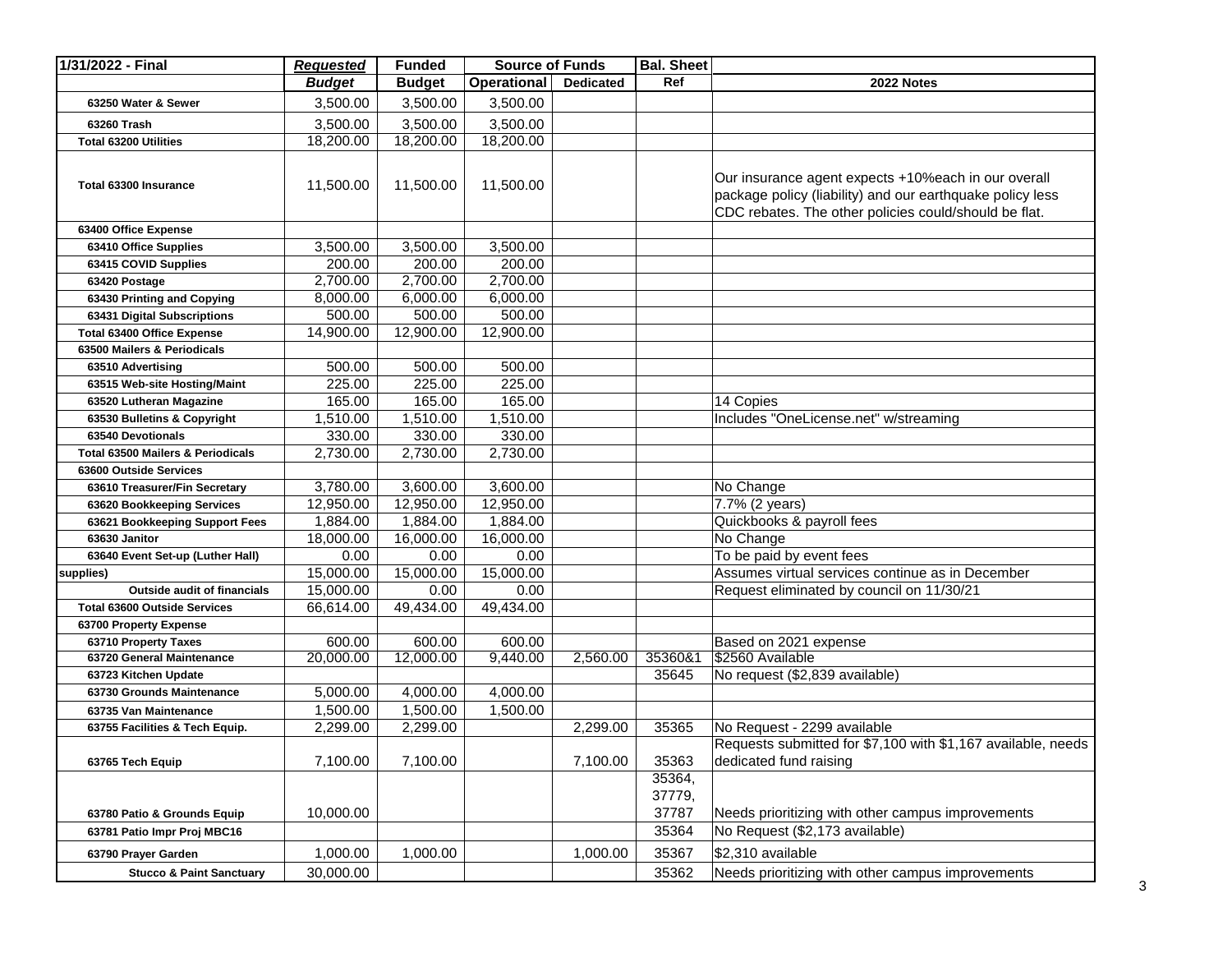| 1/31/2022 - Final                    | <b>Requested</b> | <b>Funded</b> | <b>Source of Funds</b> |                  | <b>Bal. Sheet</b> |                                                    |
|--------------------------------------|------------------|---------------|------------------------|------------------|-------------------|----------------------------------------------------|
|                                      | <b>Budget</b>    | <b>Budget</b> | <b>Operational</b>     | <b>Dedicated</b> | Ref               | 2022 Notes                                         |
| <b>Storage Building</b>              | 20,000.00        |               |                        |                  | 35362             | Needs prioritizing with other campus improvements  |
| <b>Total 63700 Property Expense</b>  | 97,499.00        | 28,499.00     | 15,540.00              | 12,959.00        |                   |                                                    |
| 63800 Training/Meetings/Other        |                  |               |                        |                  |                   |                                                    |
| 63810 Synod Convention               | 3,600.00         | 2,400.00      | 2,400.00               |                  |                   | 2 Staff + 2 Elected Delegates                      |
| 63840 Council-Sponsored Events       | 1,000.00         | 500.00        | 500.00                 |                  |                   | Picnic, etc. (No change)                           |
| 63841 Staff/Volunteer Recognition    | 1,000.00         | 500.00        | 500.00                 |                  |                   | <b>Requestion by Pastor</b>                        |
| <b>Total 63800 Training/Meetings</b> | 5,600.00         | 3,400.00      | 3,400.00               |                  |                   |                                                    |
| 64000 Learning and Youth             |                  |               |                        |                  | 35409             | Tips for teens funds: \$2,896 available            |
| 64100 Adult Education                | 5,000.00         | 1,500.00      | 1,367.00               | 133.00           | 35475             | \$133 available                                    |
| <b>Sr. Adult Ministry</b>            | 2,400.00         | 1,200.00      | 0.00                   | 1,200.00         |                   | Needs Endowment or other funding                   |
| 64200 Safeguarding                   | 1,000.00         | 500.00        | 500.00                 |                  |                   |                                                    |
| 64300 Learning Outreach              |                  |               |                        |                  |                   | No request                                         |
| 64400 Children Education             |                  |               |                        |                  |                   |                                                    |
| 64440 Faith Formation                | 400.00           | 400.00        |                        | 400.00           | 35401             | \$1208 available                                   |
|                                      |                  |               |                        |                  |                   | Net zero - \$533 available + planned fees. Include |
| 64470 VBS Expenses                   | 3,500.00         | 4,000.00      |                        | 4,000.00         | 35460             | safeguarding as needed in fees.                    |
| 64471 VBS Offering Donated           |                  |               |                        |                  |                   | Net zero - donations made during VBS               |
| 64530 Conf / Middle School           | 1,000.00         | 1,000.00      | 500.00                 | 500.00           | 35412             | \$495 Camp scholarship funds available.            |
| 64531 Middle School Events           |                  |               |                        |                  |                   | See 64530 above                                    |
| 64570 Senior High                    | 800.00           | 800.00        |                        | 800.00           | 35408             | \$2,171 available for trips.                       |
| 64587 Wednesday Evening Dinners      |                  |               |                        |                  | 35470             | Net zero over request, current \$914 available     |
| 64588 Young Edult Events             |                  |               |                        |                  |                   |                                                    |
| Total 64000 Learning and Youth       | 14,100.00        | 9,400.00      | 2,367.00               | 7,033.00         |                   |                                                    |
| 65000 Worship & Music                |                  |               |                        |                  |                   |                                                    |
| 65100 Altar Supply                   | 1,200.00         | 1,200.00      | 1,200.00               |                  |                   | Based on 2021 expense                              |
| 65110 Altar & Holiday Flowers        | 1,000.00         | 1,200.00      | 0.00                   | 1,200.00         | 35510             | Net zero - paid by donations (\$1,037 available)   |
| 65120 Holiday Flowers                | 1,200.00         | 0.00          | 0.00                   | 0.00             | 35515             | Net zero - paid by donations                       |
| 65130 Sanctuary Items                | 0.00             |               |                        |                  | 35585             | No Request (\$5,303 available)                     |
| 65200 Choir Music                    |                  | 0.00          | 0.00                   | 0.00             |                   | Use available inventory                            |
| 65300 Contemporary Service           | 300.00           | 0.00          | 0.00                   | 0.00             |                   |                                                    |
| 65400 Bell Music & Equip. & Maint.   | 300.00           | 300.00        | 0                      | 0.00             |                   |                                                    |
| 65420 Deferred Bell Maintenance      | 500.00           | 0.00          | 0.00                   | 0.00             | 35509             | Skip 5 Year accrual for now                        |
| 65500 Instrument Maintenance         | 1,000.00         | 1,000.00      | 500.00                 | 500.00           | 35570             | Utilize Classical Concert funds                    |
| 65700 Classical Concert Series       | 5,200.00         | 5,200.00      | 0.00                   | 5,200.00         | 35570             | Net Zero - \$19,285 available                      |
| 65800 Choir, Contem Svc & Other      | 1,000.00         | 0.00          | 0.00                   | 0.00             |                   |                                                    |
| Total 65000 Worship & Music          | 11,700.00        | 8,900.00      | 1,700.00               | 6,900.00         |                   |                                                    |
| 66000 Fellowship                     |                  |               |                        |                  |                   |                                                    |
| 66100 3D                             |                  |               |                        |                  | 35635             | No Request - \$77 available                        |
| 66200 Fellow-Hospitality Supplies    | 800.00           | 800.00        | 800.00                 |                  |                   | Expected lower expenses due to COVID               |
| 66300 Fellowship Programming         | 100.00           | 100.00        | 100.00                 |                  |                   |                                                    |
| 66400 Offsite Events                 | 100.00           | 100.00        | 100.00                 |                  |                   | Net zero over requested funds                      |
| 66500 Make Bake Celebrate            |                  |               |                        |                  | 35605             | Net Zero - \$3,675 Seed funds available            |
| 66600 Photo Directory MBC16          |                  |               |                        |                  | 35677             | No Request - \$528.76 available for reprints       |
| 66800 Fellowship Misc.               |                  |               |                        |                  |                   |                                                    |
| Total 66000 Fellowship               | 1,000.00         | 1,000.00      | 1,000.00               |                  |                   |                                                    |